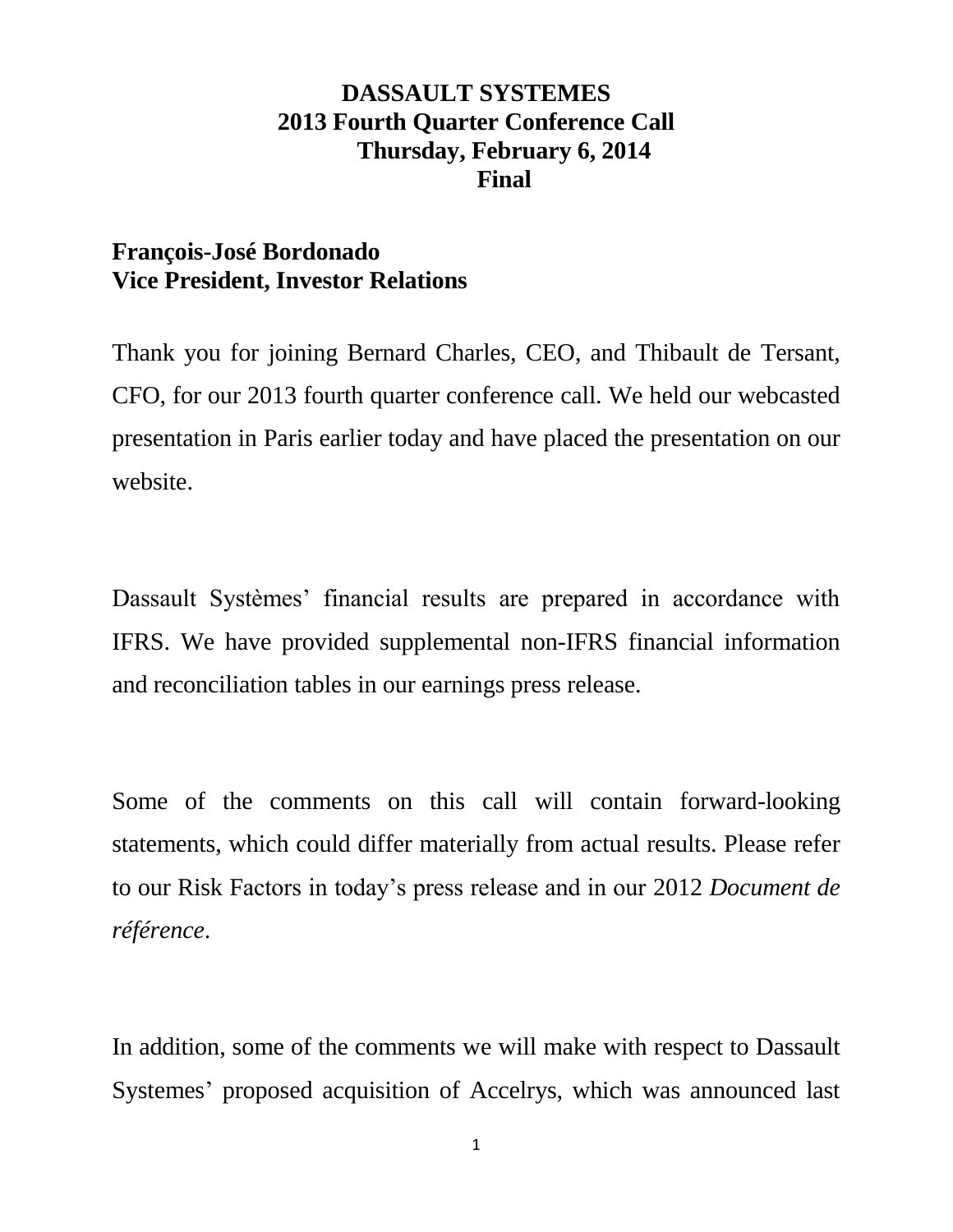week, will contain forward-looking statements, which could differ materially from actual results. In addition, the tender offer described in this conference call has not yet commenced, and this material is neither an offer to purchase nor a solicitation of an offer to sell shares of Accelrys' common stock. At the time the tender offer is commenced, Dassault Systèmes will file a tender offer statement with the United States Securities and Exchange Commission (the "SEC"), and Accelrys will file a solicitation/recommendation statement with the SEC. Accelrys' stockholders are strongly advised to read these documents that will be filed with the SEC, because they will contain important information that Accelrys' stockholders should consider before tendering their shares. Please refer to the **Important Information** section of the press release announcing the signing of the definitive merger agreement for Dassault Systèmes to acquire Accelrys*.*

On the call today, revenue growth figures are in constant currencies unless otherwise noted.

I would now like to introduce Bernard Charlès.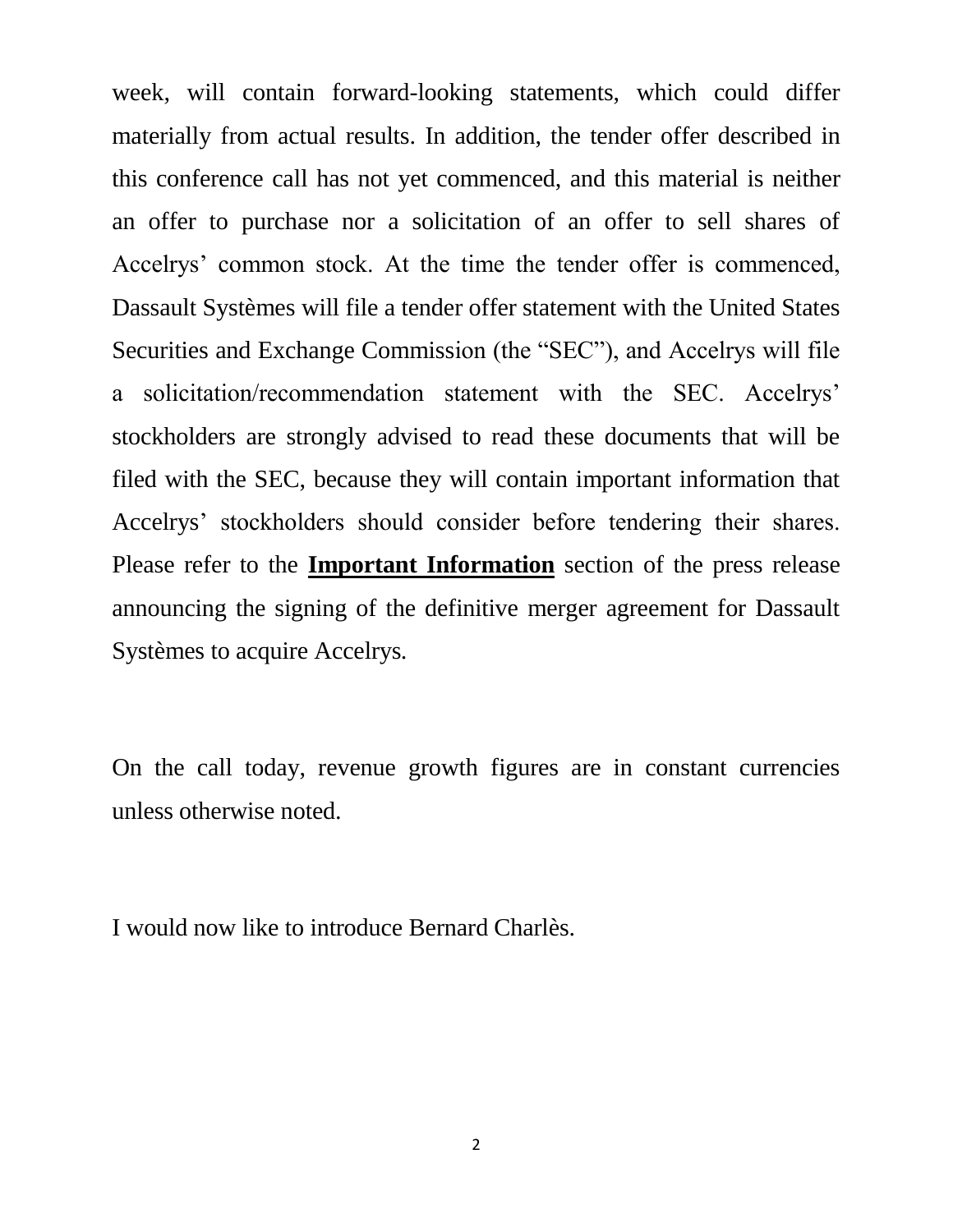# **Bernard Charlès President and Chief Executive Officer**

Thank you.

## **Summary**

While 2013 was a year of muted revenue growth it was an important period of progress for several reasons.

- From a product perspective, just two years after setting our next horizon as the **3D**EXPERIENCE company, customers are seeing the significant value our industry solution experiences can bring. We are targeting their key business issues by industry, and packaging the right processes to help them in a very precise manner.
- From a platform perspective, we are introducing our **3D**EXPERIENCE platform, software processes, and more, on premise and on the Cloud for companies of all sizes. We believe and our customers, who participated in our Lighthouse Program, are confirming -- the game-changing value of extending PLM to a business platform centered on product innovation.
- And from an architecture perspective, Version 6 is proving itself uniquely positioned to help companies have one version of the truth.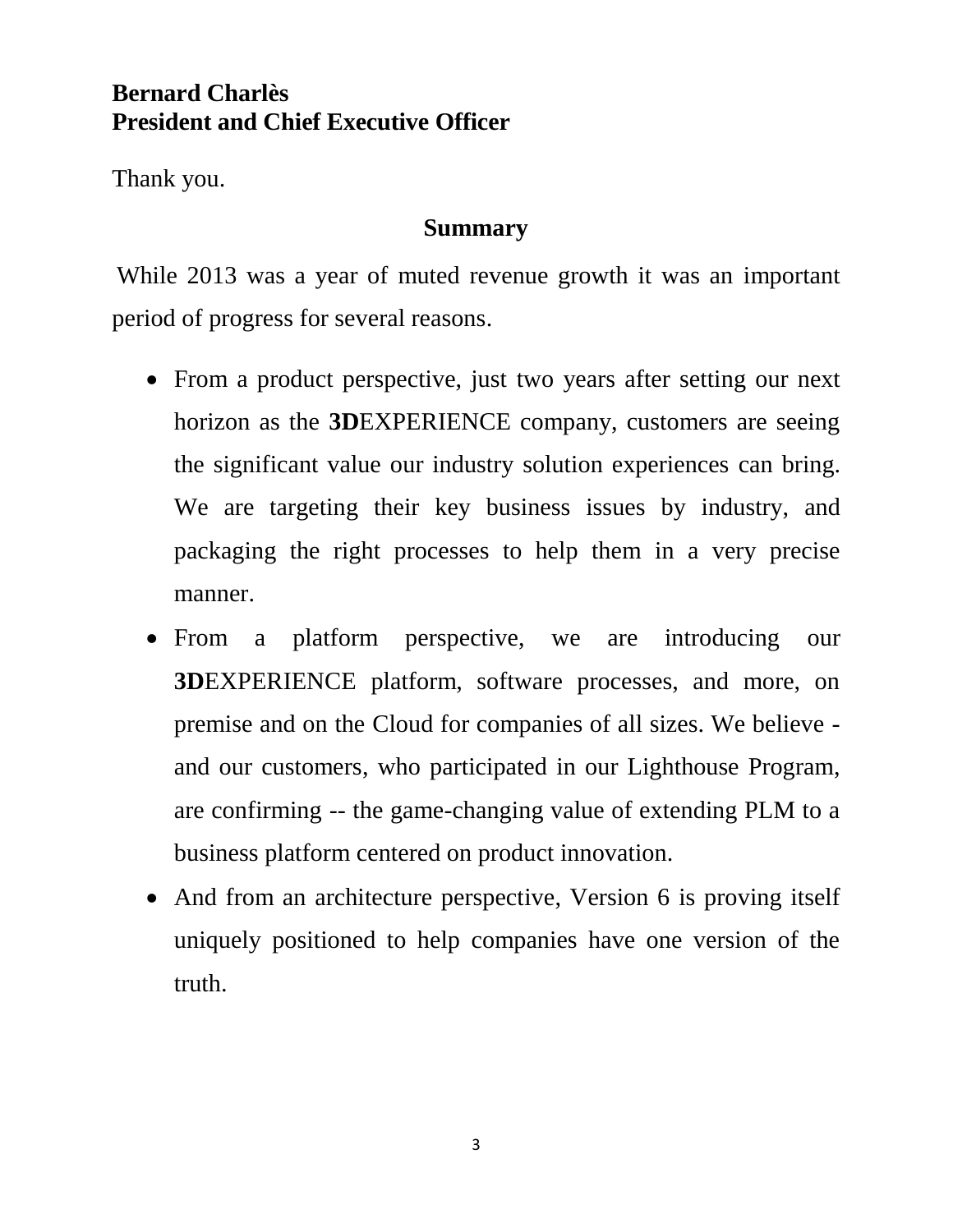We are advancing our purpose of providing sustainable innovations to harmonize products, nature and life, so we were honored to be ranked fifth among the world's top 100 leading companies for sustainability.

## **Business Review**

Turning now to a business review, we made solid progress expanding our market reach. In 2013 we added over 19,500 new clients. Among them are customers adopting our new Industry Solution Experiences, such as China National Nuclear, to be able to have, on a real-time basis, a comprehensive view of all project information and long term their goal is to manage a nuclear power plant lifecycle.

Geographic expansion is progressing as we add resources and additional capacity in target markets. Revenues from High Growth countries increased 13% in constant currencies in 2013and represented 12% of total revenue, coming from a diverse group of industries including construction, energy, high tech and natural resources in addition to our core industries. Among them are industry leaders including Geely, AVIC, Doosan, as well as Embraer and others.

Geely in China is managing increasing product complexity and accelerating product development with our industry solution experiences. Among the V6 wins in Q4, I would like to highlight Doosan Infracore in South Korea, who selected our Single Source of Speed Industry Solution

4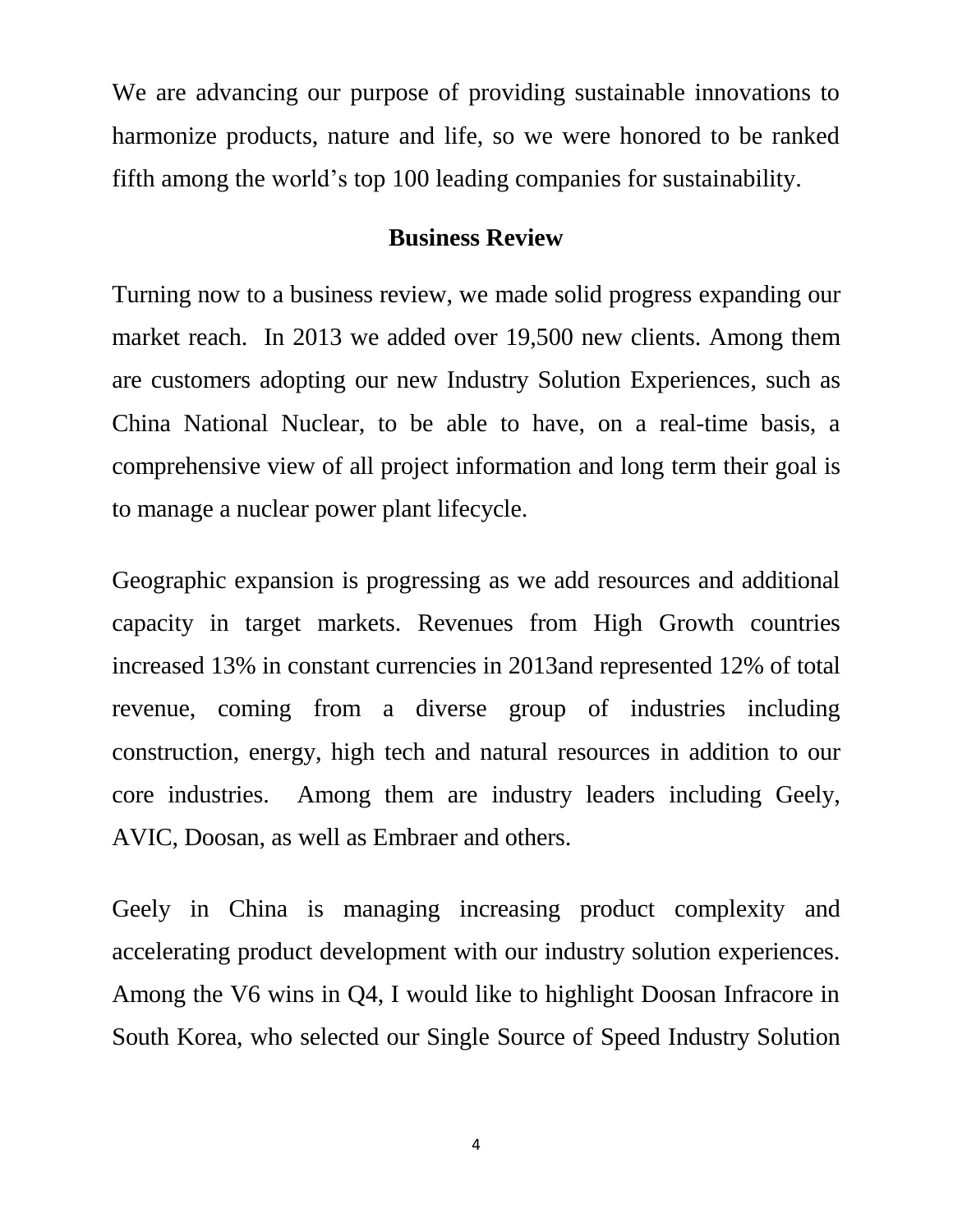Experience. They are targeting to deploy to several thousand users to improve global collaboration by federating all R&D related processes.

Turning to an industry view, 25% of software end-user revenue was generated from new industries in 2013 and a larger percentage of new licenses revenue. Among our largest deals of the fourth quarter were new licenses transactions from five different industries – High Tech, Consumer Packaged Goods, Industrial Equipment, Aerospace and Defense and Transportation and Mobility. Kimberly Clark is deploying Apriso to improve visibility on production, waste, equipment downtime and to improve Quality Control.

### **Advancing our Strategic Roadmap**

Now let me come back to our roadmap for growth. As I said last week on the Accelrys conference call, everything we are doing is precisely according to our vision, purpose and strategy.

Two years ago we revealed our goal to double our addressable market by expanding our world further, -- as we have done three times before – extending from PLM to **3D**EXPERIENCE. As part of our market vision we broadened our purpose to address product, nature and life for sustainable innovation.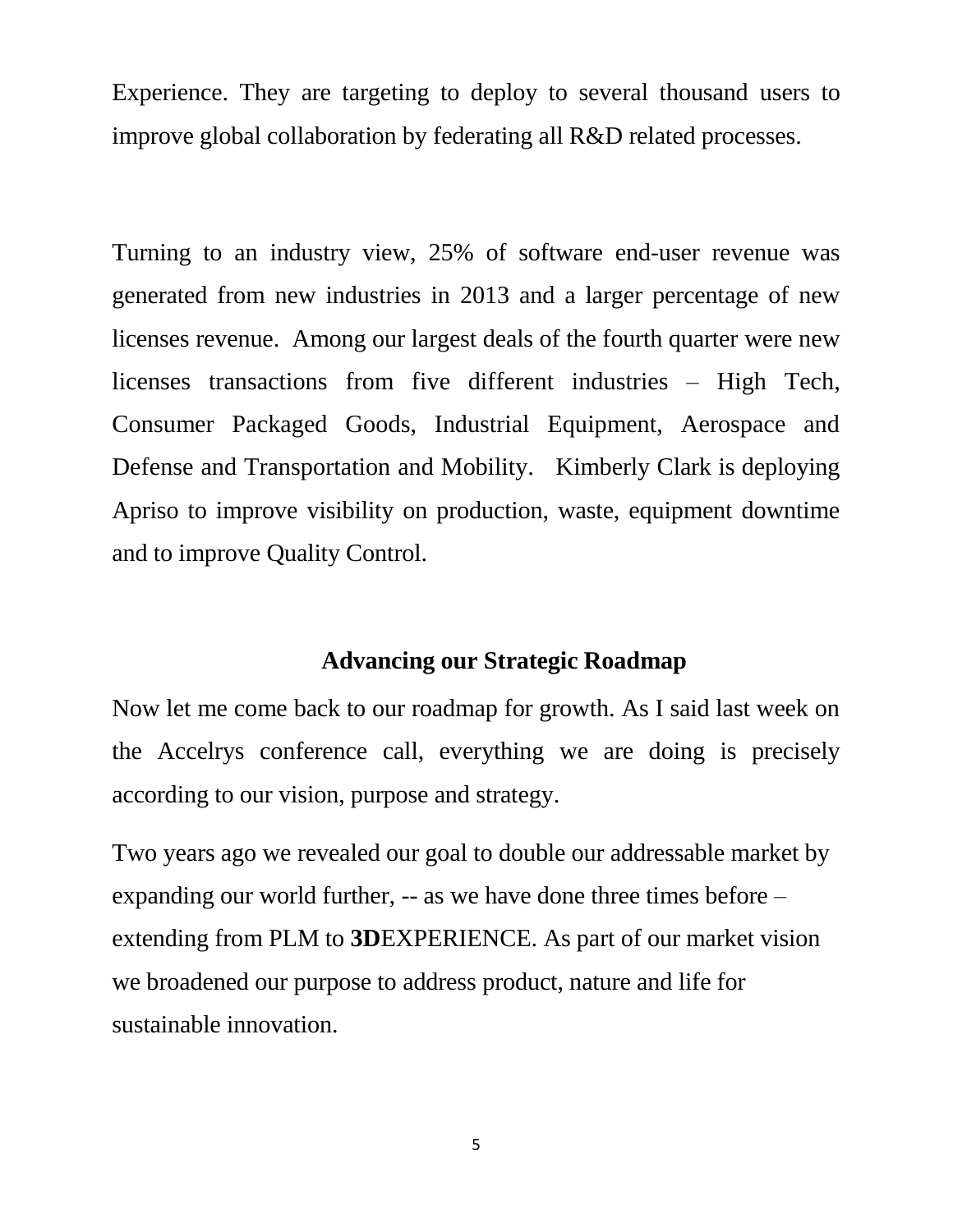And we moved forward with a new strategy to accomplish this, our Social Industry Experiences strategy. These are not simply words - they are at the heart of how we have designed our 3DEXPERIENCE platform and software processes.

- The world is SOCIAL, so we have capabilities to enable this with our new user interface, extremely intuitive, with mobile applications, and with the ability to work on the CLOUD and on premise – YOU choose.
- Second, we are focused on INDUSTRIES, so we took our product portfolio and changed it so customers are buying solutions. We want to very precisely target their key business processes in each major domain of product innovation.
- And third, we are in the EXPERIENCE economy AND it is consumer-driven. To deliver the most successful product experiences you need to bring your end-consumer to the beginning of your innovation process -- and all the way through to the selling experience. As a result, we are designing our solutions with software, services and content, because that is precisely what our customers want.
- Now, this is our strategy, what do our customers think? We are seeing clear responses from clients and prospects to our strategy. MeadWestvaco is leveraging our industry solution experiences to speed time to market for its customers, and compress the time to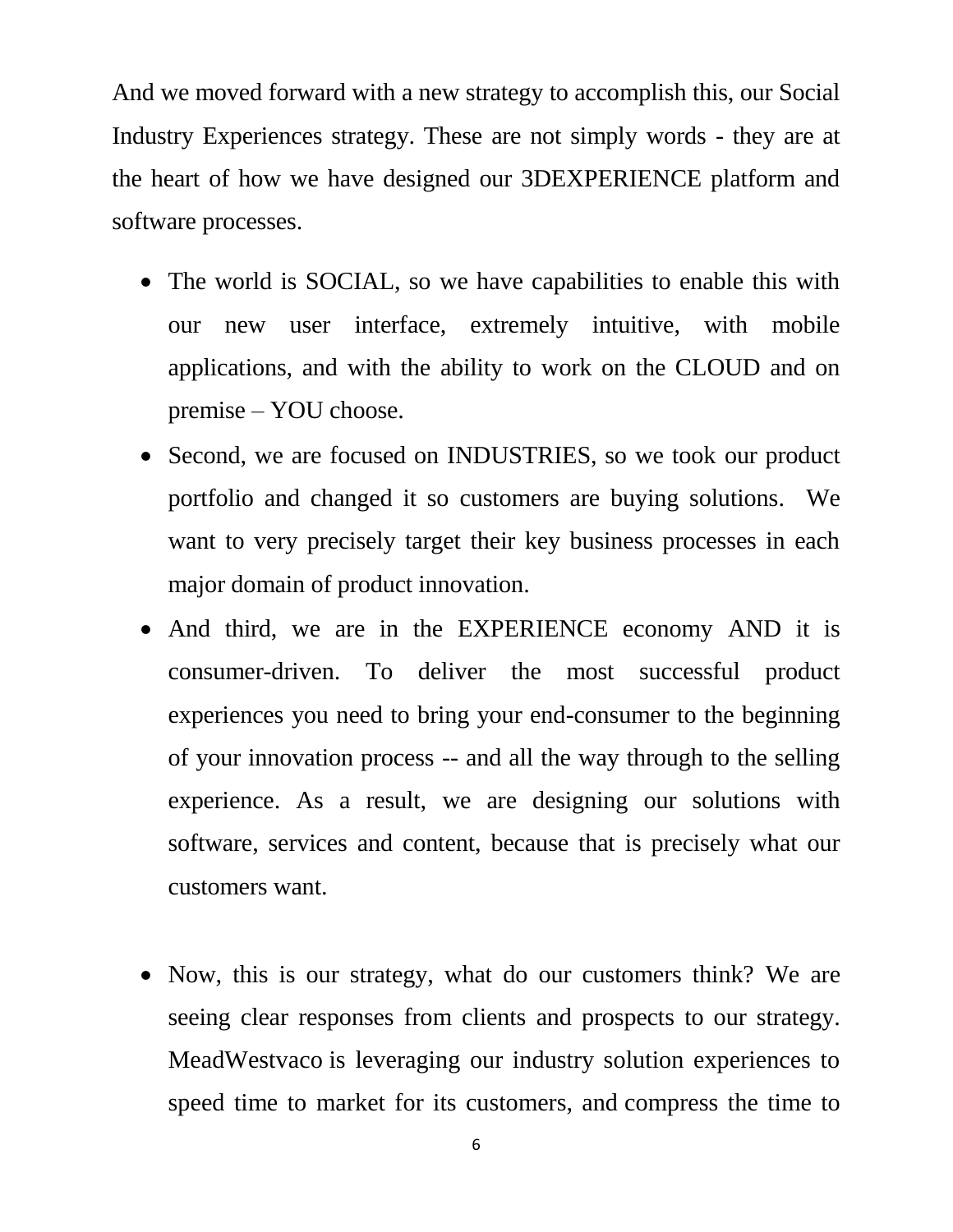innovation of its consumer-centric packaging strategy. – If you go on their website you will see them speak about their strategy and how Dassault Systèmes is helping them provide a Packaging Experience to drive consumer loyalty for its customers, the world's most admired brands.

### **Expansion into Digital Marketing with RTT Acquisition**

We are expanding into digital marketing with the acquisition of Real-Time Technology, called RTT. It fits perfectly into our strategy to support customers from ideation to sales and consumer experience. RTT first began working with engineering departments and as its capabilities have been revealed, it now does over 75% of its revenues with marketing and sales teams.

When you look at the marketing and sales budgets today, a large amount is still devoted to traditional marketing. It is clear that more of these budgets will shift to digital marketing. Why? Very simply because digital marketing gives a much better return on investment and enables digital continuity from design to selling experience.

RTT has an excellent roster of automotive companies. While 80% or so of its revenue is with automotive companies we see its market penetration in this industry still at the early stage. In addition, RTT has developed relationships with aerospace and consumer goods companies from which to grow its industry positioning.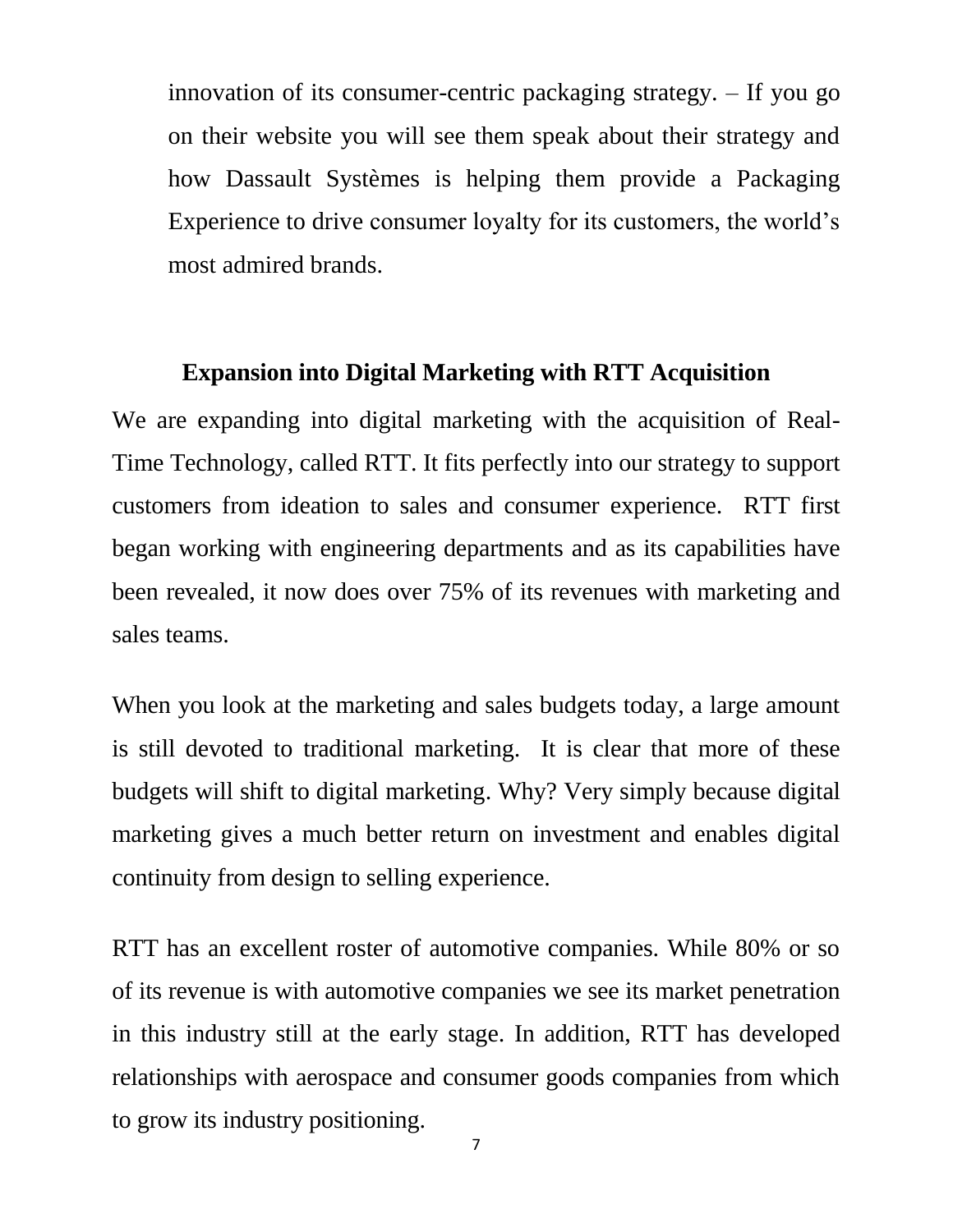### **3DEXPERIENCE R2014x**

Following the successful Lighthouse Program which we have conducted over the last six months, we are shortly launching **3D**EXPERIENCE Release 2014x. This is a VERY major release from several perspectives:

- First, we are introducing our 3DEXPERIENCE platform, bringing to companies a business platform for product innovation. As we discussed on our last call we are introducing a completely new user interface, dash-boarding, search and analysis capabilities and a platform for social, collaborative innovation.
- Release 2014x is about providing end to end support of the innovation spiral in our targeted industries and targeted domains.
- It is on premise, on the Cloud, FOR COMPANIES OF ALL SIZES
- This is a significant Cloud offering, representing about one-third of the number of processes we plan to offer in total. We have simplified product packaging and ensured that what we offer is well aligned with industry processes.
- We are introducing SOLIDWORKS Mechanical Conceptual, the first SOLIDWORKS product on the **3D**EXPERIENCE platform. One of our Lighthouse companies working with it, Karl Schmidt, told us that they can see the opportunity to significantly reduce their sales cycle time.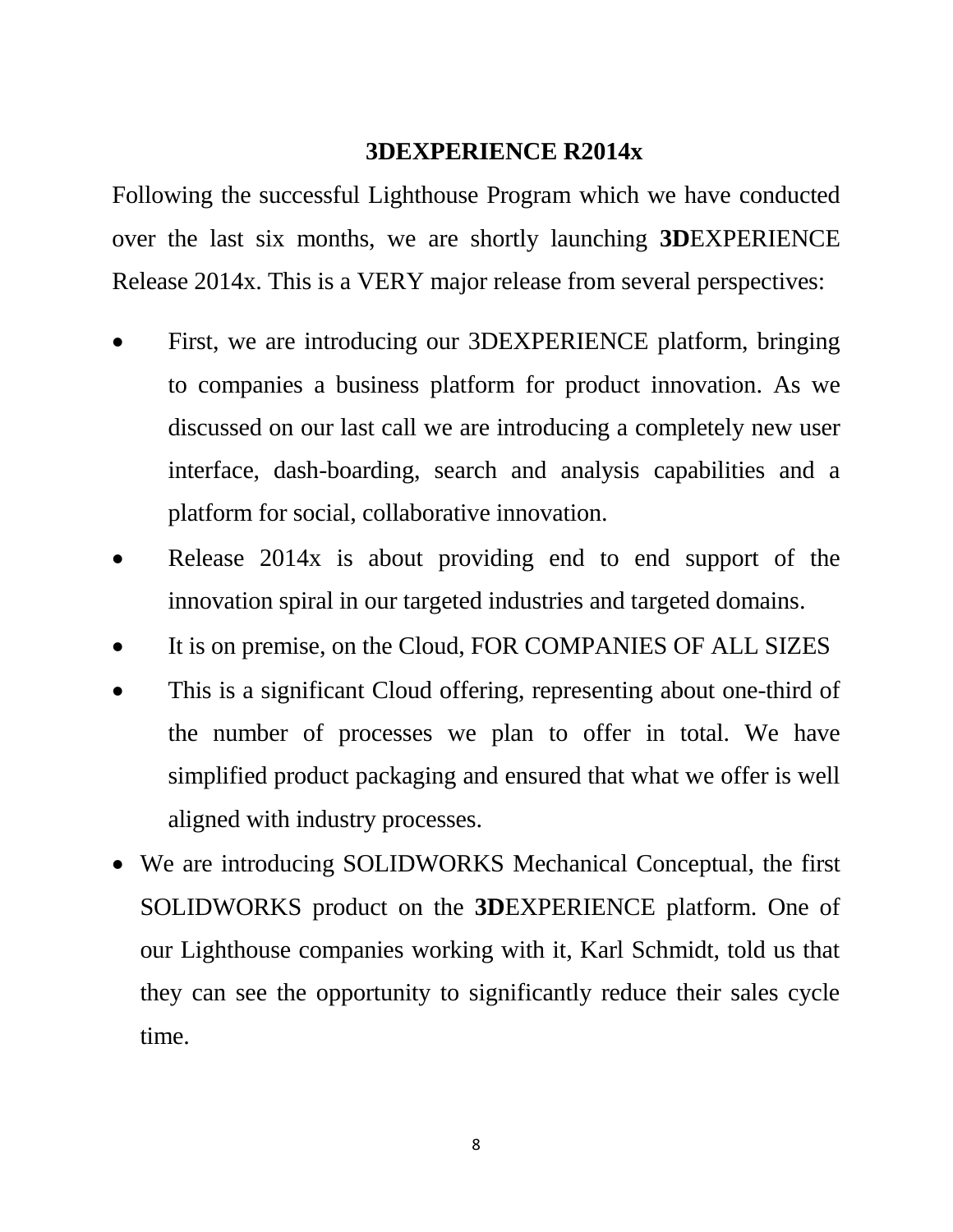## **Proposed acquisition of Accelrys**

Two weeks ago, we jointly announced with Accelrys, our intent to come together. We are taking a step forward in our dream to harmonize products, nature and life.

Accelrys, headquartered in San Diego, is participating in the Scientific Innovation Lifecycle Management market for chemistry, biology and materials. It is focused on providing solutions that address the needs of organizations that rely on science to innovate in their products and processes.

Its customer base includes many of the Fortune 500 companies and in total includes more than 2,000 customers spanning pharma/biotech, chemical, consumer packaged goods, high tech and manufacturing.

Accelrys is a company that our customers have been encouraging us to acquire for some time so the announcement last week was well received by them.

Let me now turn the call to Thibault.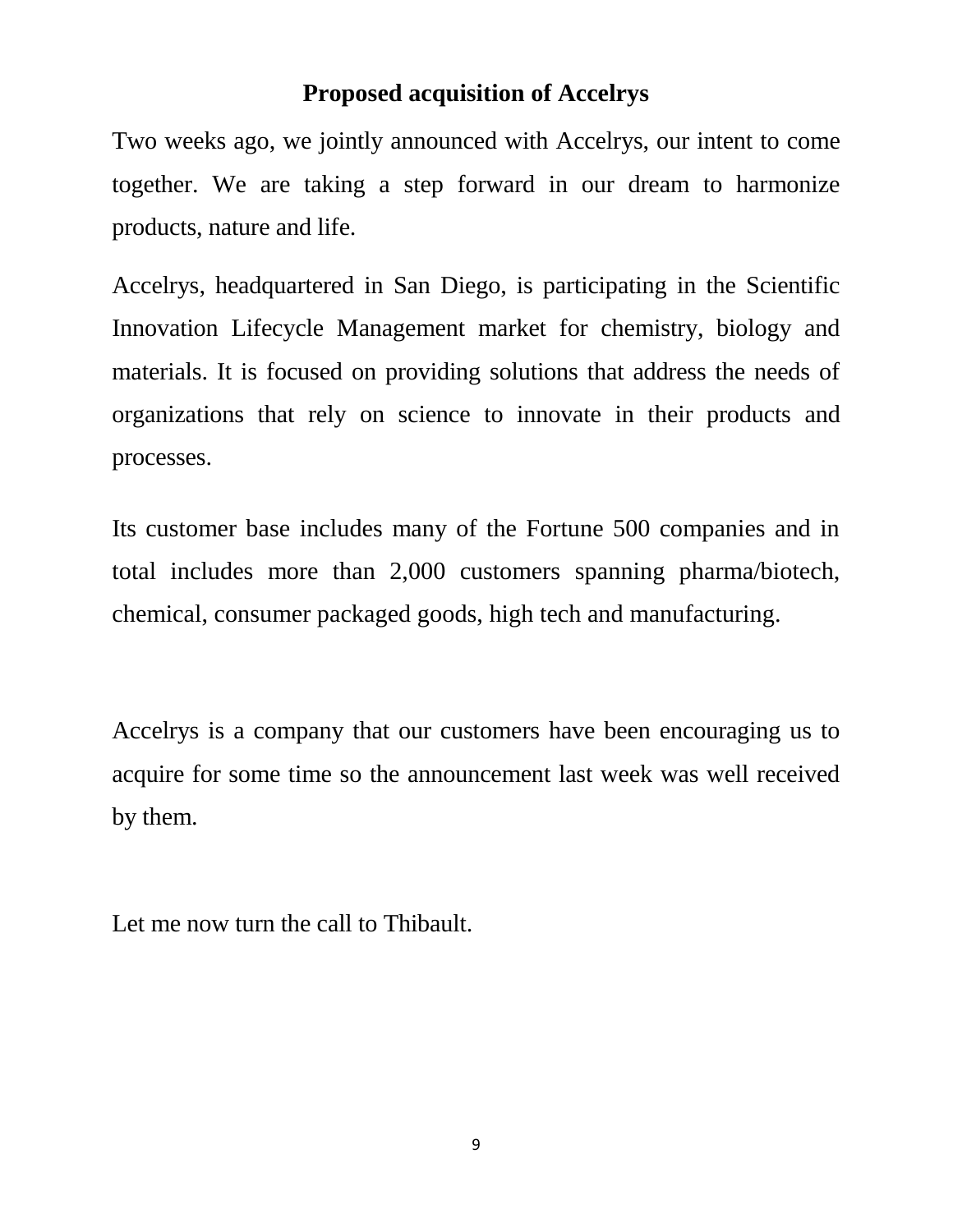# **Thibault de Tersant Senior EVP and CFO**

Good afternoon and good morning to all of you.

## **Summary**

In total, our fourth quarter financial results were in line with our objectives.

Compared to the third quarter we saw several positive signs:

- With SOLIDWORKS unit seat growth of 5%.
- With Asia returning to a solid performance and High Growth countries delivering 13% revenue growth.
- And with V6 new transactions rebounding from Q3, representing 27% of related PLM new licenses revenue. Looking at our 20 largest customers about half are engaged in Version 6 deployments.

Reviewing our key figures of Q4:

- Revenue increased 5%, with recurring software somewhat better and new licenses and services weaker than we expected. Converting pipeline to sales remained difficult in the fourth quarter.
- Our operating margin was 34.9%, slightly higher than the year-ago period.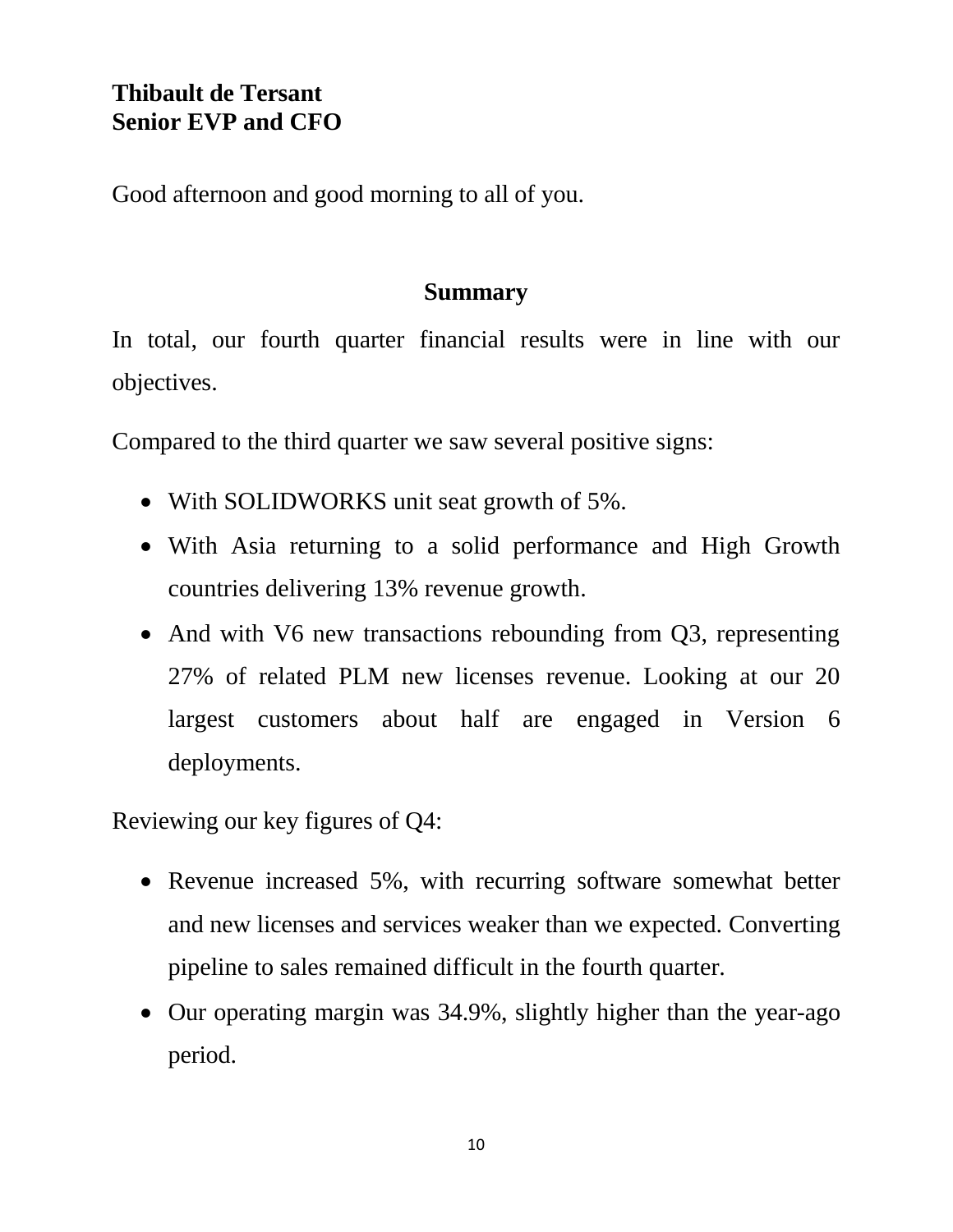• And EPS was  $\epsilon$ 1.01, also in line with our 97 cents to  $\epsilon$ 1.02 objective range.

### **Software Revenue by Product Line**

By product line we saw the strongest revenue performance in the fourth quarter from our specialized applications in simulation and in manufacturing. In addition, SOLIDWORKS software increased 7% with year over year seat growth. ENOVIA posted software growth of 5% with new customer wins and Version 6 deployments. And while overall CATIA software revenue decreased, sales in Asia for CATIA were strong.

For the full year our revenue was  $\epsilon$ 2.07 billion, representing an increase of 5% in constant currencies, including two points from key acquisitions net of the divestitures of business partner activities.

#### **Geographic Performance**

On a regional basis, Asia was the strongest performer led by India and China, and this was the case in Q4 and for 2013 in total. In the Americas we saw an increase in new licenses revenue in Q4, and from an industry perspective a good level of activity in life sciences. In Europe we saw a better performance in the United Kingdom and Southern Europe. It was tougher in France and Germany where we had, first of all a very strong base of comparison, as well as a softer spending environment.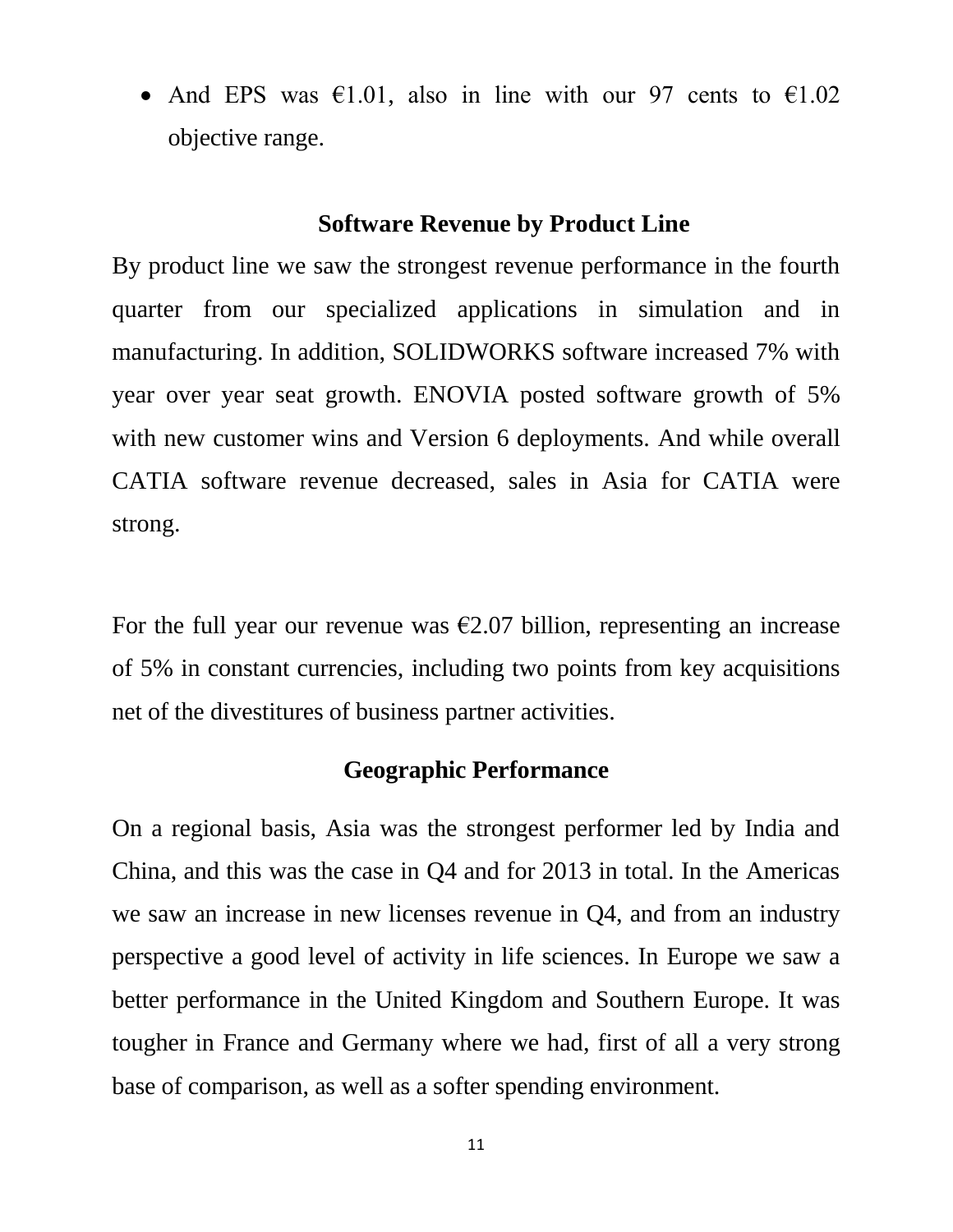## **Software Revenue**

In 2013 our software revenue performance was driven by a solid recurring software revenue growth - increasing 6% in Q4 and 8% for the year.

- Despite the soft macro environment, we saw strong maintenance traction with our customers across all of our software solutions leading to high renewal rates. This was also the case in mining.
- Rental revenue reflected a mixed dynamic an increase in rental activity with SMB customers on top of the strong growth we saw here in 2012. SIMULIA, a key contributor to rental revenue, also had a very nice performance again in 2013. Some of our larger customers are on rental to also enable them to adjust their software spending, both upwards and downwards, to their workloads variations.

New licenses revenue was flat in the fourth quarter compared to our expectation of growth and decreased 2% for the year.

## **Services Revenue and Gross Margin**

Turning to services, revenue increased 8% for the quarter and 4% for the year benefiting from our acquisitions. We have a number of important Version 6 service engagements underway. From a financial management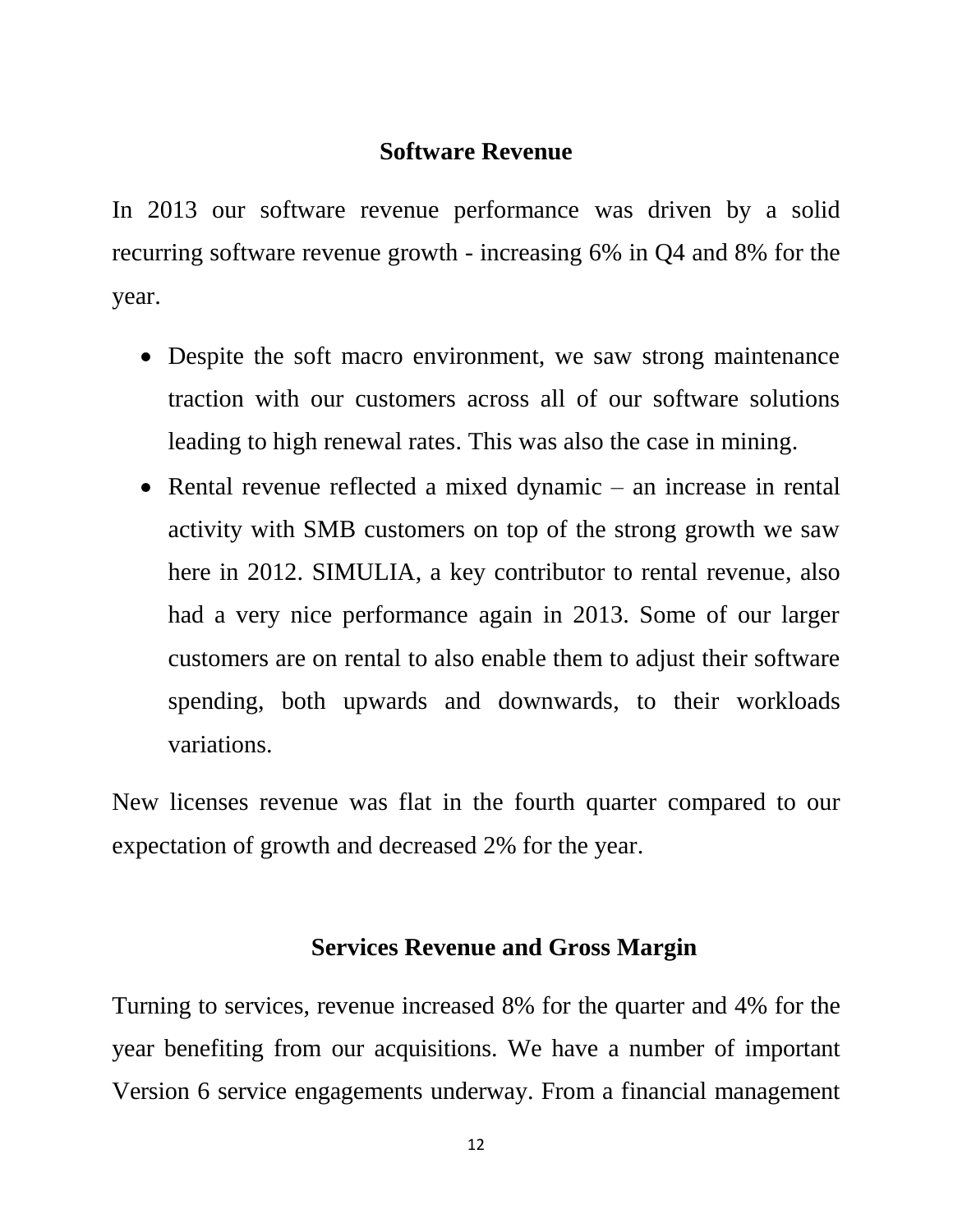perspective our gross margin for services increased 6.2 percentage points to 11.9%.

# **Operating Income, Operating Margin and Earnings**

Turning now to our operating margin it is really a story of organic growth. This growth is helping us navigate multiple headwinds.

Looking at the year in total the operating margin was 31.5% - we are pleased with our performance as we had three headwinds: the macro environment, acquisitions and currency. In comparison to 2012 where our margin was 31.6%, this was a stable performance, but, in fact we made organic improvements in our operating margin. And specific to the yen, our hedges helped protect us during 2013, mitigating what would otherwise have been a significant impact.

Turning to earnings per share results, they were lower by 1% in the fourth quarter, with a four percentage point impact from currency. For 2013 EPS increased 4% and excluding a similar 4 point currency headwind, EPS growth would have been about 8%.

Now, let's move to a discussion of our cash flow and balance sheet.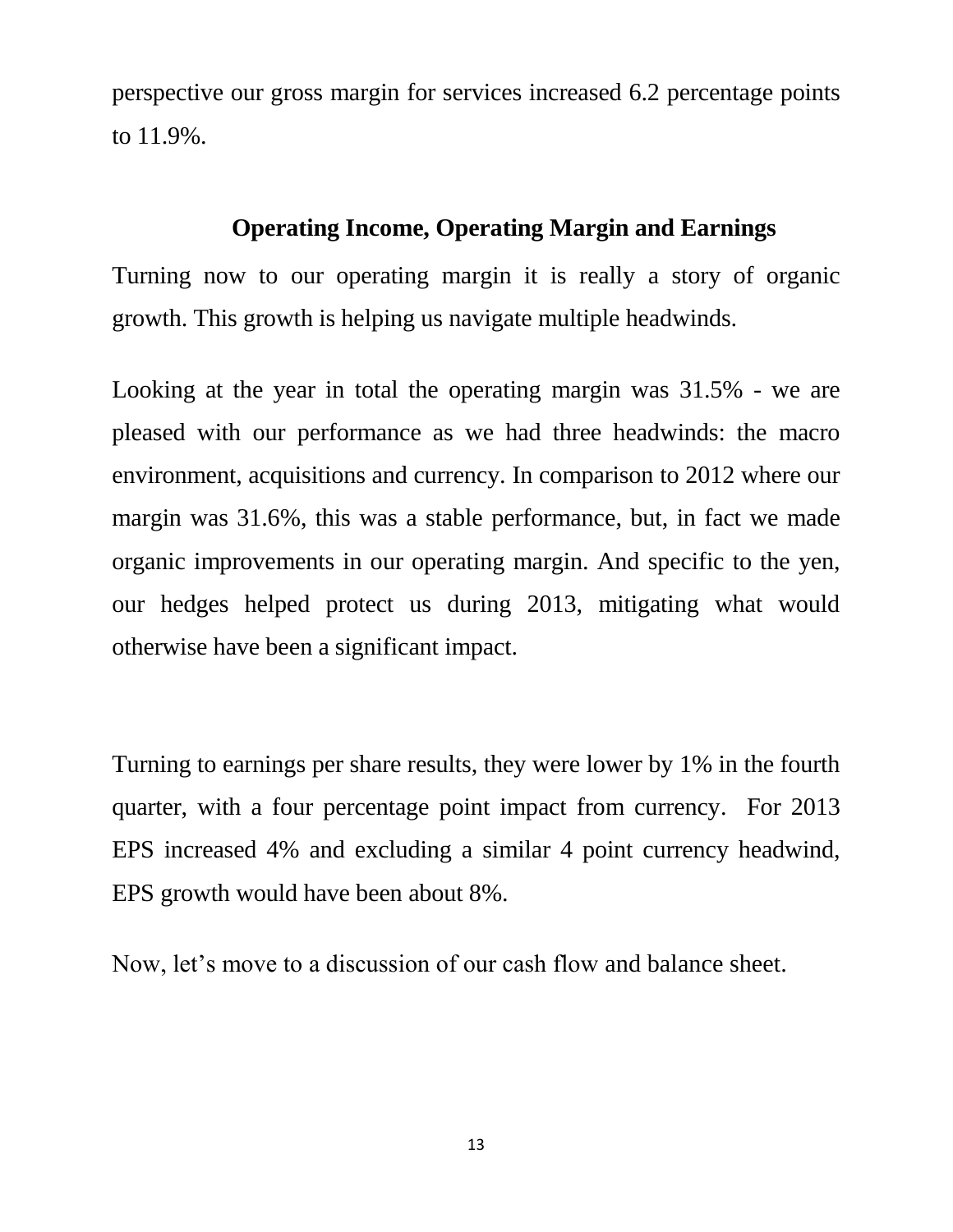## **Cash Flow Review**

- Over the last four years, we had a significant growth in our cash flow from operations, crossing the half billion euro milestone in 2012. We achieved this strong performance from revenue growth, operating margin expansion and operational improvements.
- During 2013 we delivered a strong level of operating cash flow at €507 million, versus 2012's performance at €566 million. However, if you look at the most important items, net income adjusted for non-cash items increased 4% to  $\epsilon$ 524 million and unearned revenue increased 6% in constant currencies excluding acquisitions you can see that the key factors are moving in the right direction. And looking at DSOs we maintained them at a level comparable to the year-ago period, where we had made very significant process improvements in accounts receivable management.
- So all in all I believe the performance is well in line.

### **Capital Deployment**

Turning to capital deployment, it was consistent with the priorities we have shared with you.

 First, we are focused on advancing our social industry experience strategy and our expanded mission encompassing products, nature and life. It has been an active period for acquisitions complementing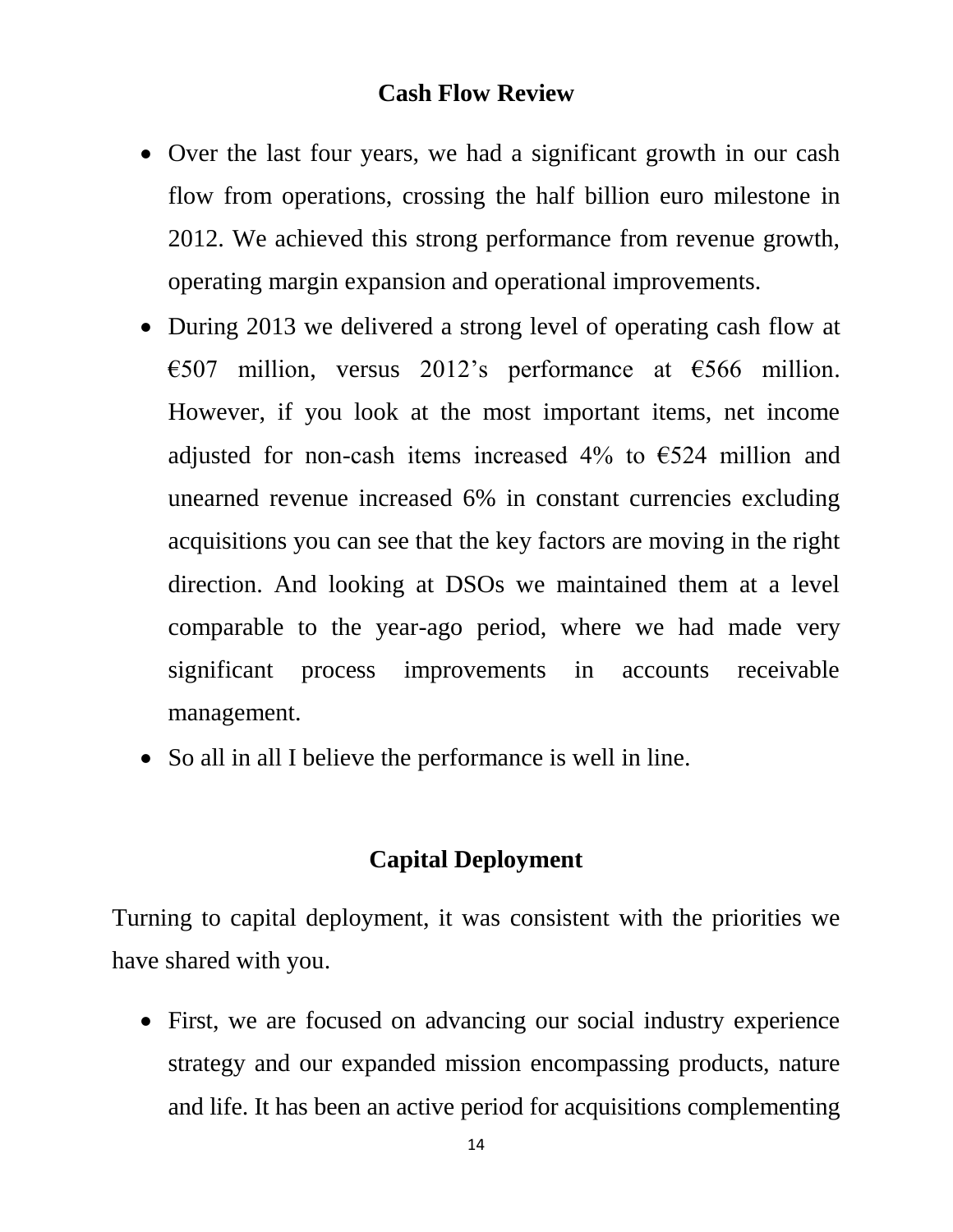our internal initiatives in research and development. Acquisition investments totaled  $\epsilon$ 213 million in 2013, net of the cash acquired.

- Second, returning net income to shareholders is a core belief and in 2013 we shared more, with an increase in the dividend amount by 14%. From a cash perspective, dividends paid totaled  $\epsilon$ 35 million, as about two-thirds of the shares held elected to take the dividend payment in the form of stock.
- Third, we spent  $\epsilon$ 57 million on repurchases while also receiving about €40 million in connection with stock options exercised.
- And finally, our capital expenditures in 2013 totaled  $\epsilon$ 42 million.

We ended 2013 with a net financial position of  $E1.44$  billion, up from  $\epsilon$ 1.2 billion in 2012.

# **2014 Key Initiatives and Financial Objectives**

Now let's move to 2014.

- First, new licenses revenue: we anticipate a return to growth in constant currencies in 2014 beginning in the second quarter. We are assuming a similar environment in the first quarter compared to Q4 2013. For the full year we see the potential for double-digit new licenses revenue growth in constant currencies.
- Recurring software revenue is expected to show a normalized evolution.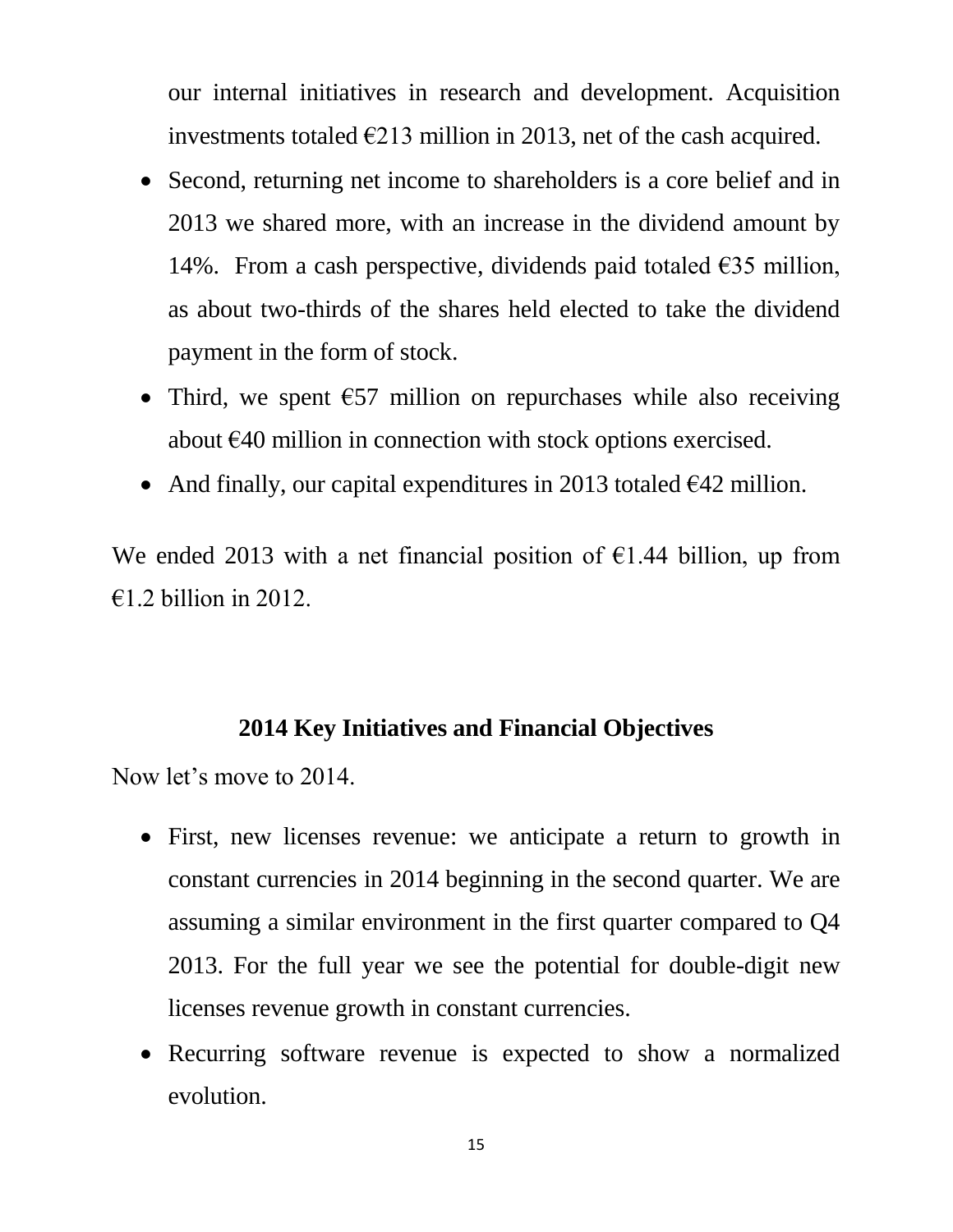In total, we are targeting a revenue growth range of 10 to 11% for 2014.

Turning to our operating margin, the outlook for 2014 reflects two major factors: first we have dilution from acquisitions and second, we have the impact of the yen. Combining these two factors represent a 250 basis points estimated impact. But, instead we are targeting a non-IFRS operating margin range of 30 to 31% compared to the 31.5% achieved in 2013. Nothing is wrong with our math - we are targeting to generate an organic improvement in our operating margin between 1 and 2 percentage points which will largely mitigate the dilution from acquisitions, but will not fully compensate for the yen.

- Our hedges with respect to the Japanese yen have rolled off and we were not able to replace them at meaningful levels. Assuming a yen exchange rate of 140 per euro, the negative impact to our operating margin is estimated at 130 basis points for the full year.
- We are in a period of heightened acquisition activity and as we have mentioned most software companies do not have an operating margin similar to ours. The dilutive impact from acquisitions is estimated at 120 basis points.
- Looking back, in 2009 our non-IFRS operating margin stood at 25%, so we have expanded our operating margin by 650 basis points over this period. And looking forward over the mid-term, we would expect to recommence our operating margin expansion towards the 35% level.

16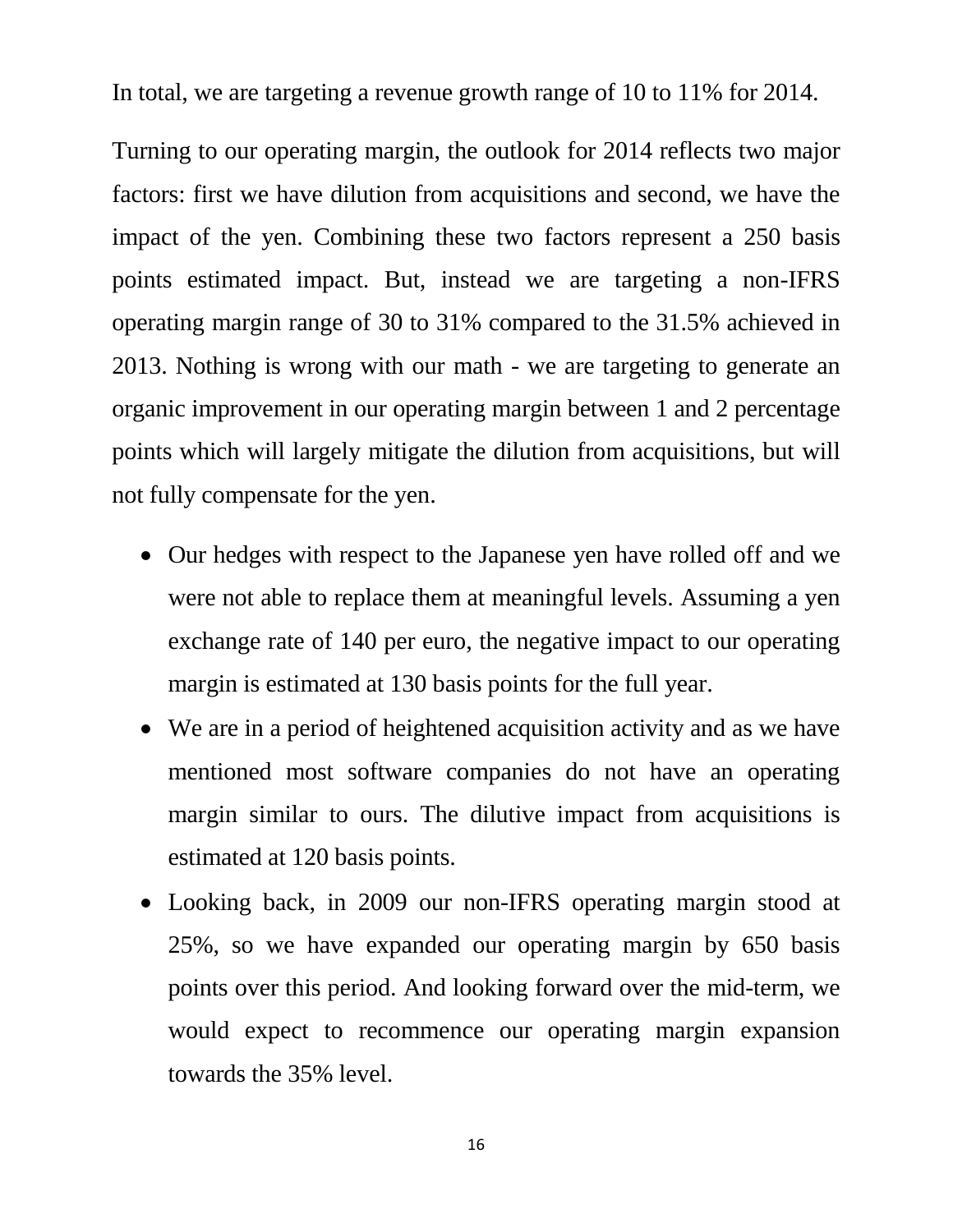With respect to non-IFRS earnings per share, we are setting a range of  $\epsilon$ 3.40 to  $\epsilon$ 3.50. Two key factors are impacting our performance here: the 2 percentage point estimated increase in our effective tax rate, representing a 10 cent negative impact, and the yen – representing a 21 cent negative impact and about 2 cents from the US dollar. Excluding these external headwinds, our non-IFRS earnings per share range would have been  $\epsilon$ 3.73 to  $\epsilon$ 3.83, representing a 7 to 10% increase.

For the first quarter we are expecting revenue growth of between 5 and 7% in constant currencies and more pronounced headwinds to operating margin and earnings per share from tax and currency.

Let me turn the call back to Bernard now.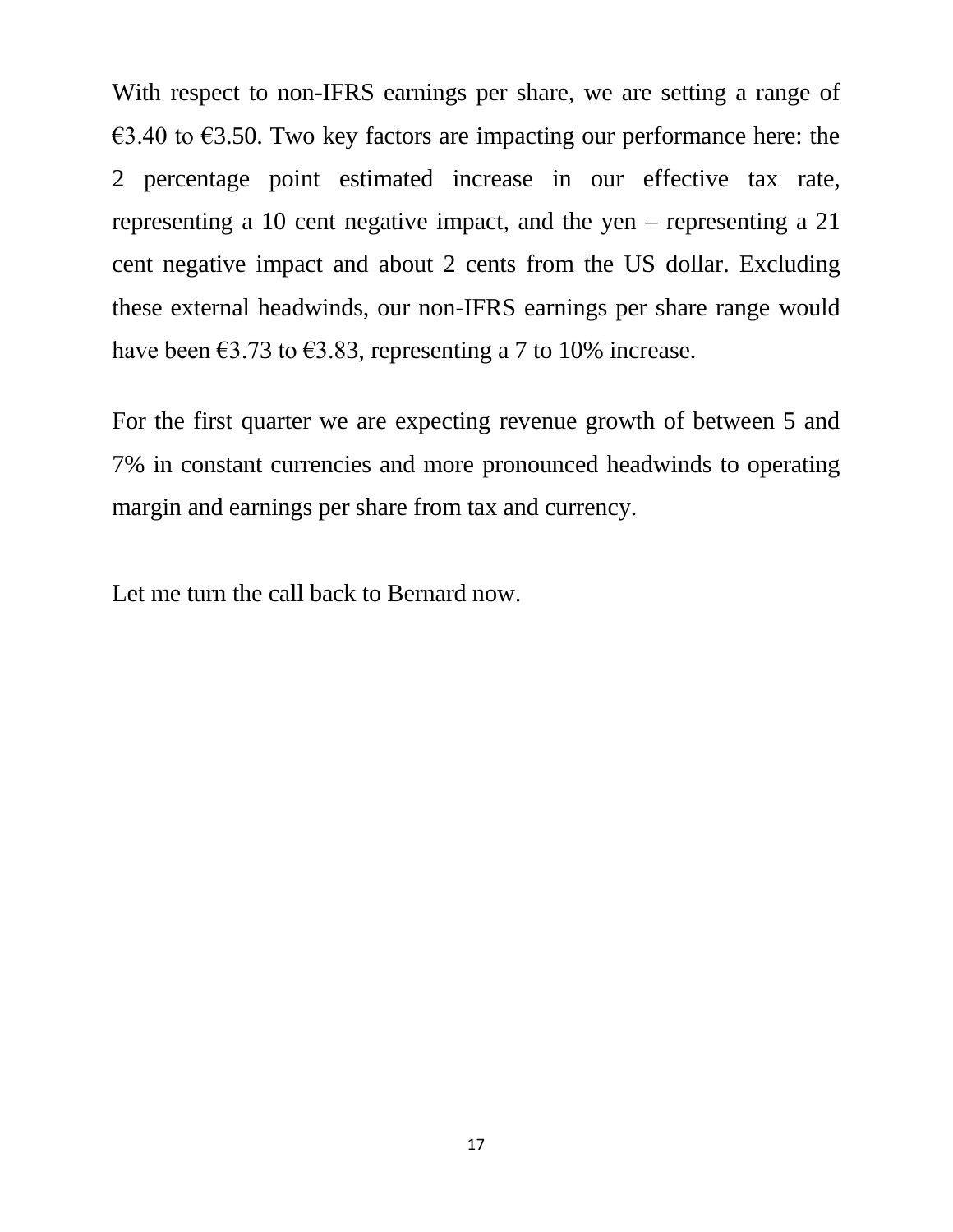# **Bernard Charlès President and Chief Executive Officer**

Thank you, Thibault.

#### **Summary**

It is clear that our strategy is resonating with clients and users. We saw this in our Lighthouse Program and at the SOLIDWORKS annual conference in San Diego two weeks ago. The acquisitions we have undertaken to support the strategy have all been well received by customers, most recently following our announcement last week with Accelrys. It really is quite gratifying to have large clients say, this is great news for us as your client, when can we talk.

Turning to the year ahead, we anticipate a re-acceleration of organic new licenses revenue growth in 2014. We have several reasons for our expectation here, one of which is the V6 deployments going live over the course of the year. For EPS growth it will be a difficult year given the negative impact of the yen.

Having said that I believe we are creating significant additional value for our shareholders with our social industry experience strategy and are positioning Dassault Systèmes on a much larger addressable market, by industry, and by users across companies.